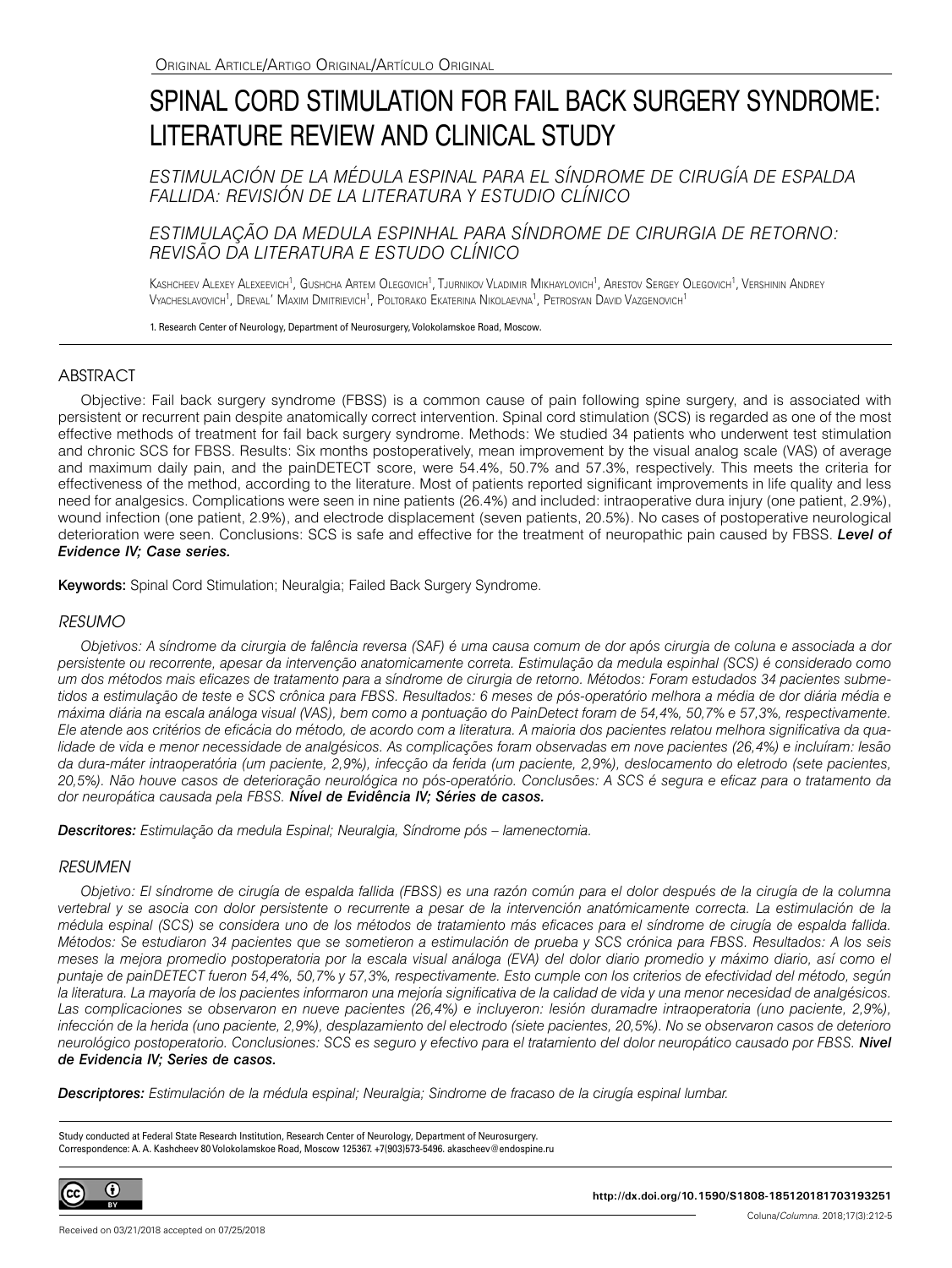## **INTRODUCTION**

Spine surgery is one of the most rapidly developing fields of modern medicine, and more than 1,000,000 spine operations are currently performed each year, worldwide.<sup>1</sup> Thanks to minimally invasive, endoscopic and percutaneous technologies, the number of intraoperative and early postoperative complications has decreased and the overall postoperative results have dramatically improved.

Nevertheless, the incidence of late postoperative complications is still high.<sup>2</sup> One of the main such complications is fail back surgery syndrome (FBSS, or post-laminectomy syndrome), a term that is still controversial. According to different authors, FBSS can be defined as "Persistent or recurrent pain in the back/neck or limbs, despite surgery or treatment thought likely to relieve pain",<sup>3</sup> "Chronic radicular pain that has recurred or persists in the same distribution despite anatomically satisfactory previous spinal surgery",<sup>4,5</sup> "Lumbar (cervical) pain of unknown origin either persisting despite surgical intervention or appearing after surgical intervention for spinal (origin) pain originally in the same topographical distribution".<sup>6</sup> As a result, we can emphasize that FBSS always has the following characteristics: chronic neuropathic pain, history of spine surgery (or surgeries), absence of clear etiologic factor of pain, and anatomically correct primary spine surgery.

One of the most modern and encouraging methods of treatment for FBSS is spinal cord stimulation (SCS).

#### METHODS

Patients with FBSS treated by chronic SCS in the neurosurgical department of the Research Center of Neurology from 2014 to 2017 were prospectively included in our study. All patients signed an Informed Consent Form. The study was approved by the local Ethics Committee of the Research Center of Neurology.

The extended preoperative clinical examination included:

- neurological examination (by a neurosurgeon and neurologist, independently);
- medical history;
- visual analog scales (VAS) of pain, painDETECT score, Beck depression inventory;
- magnetic resonance imaging (MRI), computed tomography (CT), dynamic X-Ray;
- neurophysiological examination (electroneuromyography, transcranial magnetic stimulation);
- test X-Ray assisted blockages;
- standard preoperative tests and examinations (blood and urine tests, ECG, chest X-Ray);
- other methods, if needed (densitometry, ultrasound etc). The Inclusion criteria were as follows:
- neuropathic pain, everyday VAS score  $\geq 4$ , painDETECT score  $\geq 19$ ;
- no indications for direct revision surgery;
- no effect of correct conservative pain management for 3-6 months (estimated by a neurosurgeon and neurologist, independently). The Exclusion criteria were as follows:
- clear correlation between body position and pain, indications for revision surgery, satisfactory or good effect of conservative pain management;
- radicular or conduction pain;
- severe depression (Beck depression inventory  $\geq$  20), attempted suicide, mental disorders troubling patient education and/or decreasing compliance;
- severe comorbidities;
- negative test stimulation.

All patients underwent two-stage implantation of SCS systems produced by two different manufacturers (St. Jude and Medtronic). The First stage included test stimulation to estimate the coverage and clinical effect of the stimulation.

The epidural space was punctured percutaneously at level L2-L3 under local anesthesia, using a Tuohy needle. The needle position was verified by a common method (loss of resistance) and intraoperative X-Ray. An electrode was then implanted using fluoroscopic control at level Th7-Th12, depending on the site of the pain. (Figure 1) The technical feasibility of electrode implantation strongly depended on epidural scarring.

Intraoperative testing was normally performed at a frequency 60 Hz, pulse width 300 msec. The results of the intraoperative testing were regarded as positive if the patient felt paresthesia and a feeling of vibration in the region of pain. It is important that these feelings should be tolerable and comfortable for patient. At higher frequencies, muscle fibrillation can be seen in the corresponding group of muscles.

The test electrode was pulled through the counteropening in the lumbar region and fixed by suture. (Figure 2) Patient can walk immediately after surgery.



Figure 1. Implantation of test electrode for SCS: A – Needle insertion (angle not more than 30 $^{\circ}$ ); B – gauge insertion; C, D – electrode is located dorsally on Th9-Th10 (A/P and lateral view).



Figure 2. Intraoperative test: A, B – Connection of electrode with extension; C – intraoperative X-Ray (1 – 8 contacts of electrode; 2 – connector of extension).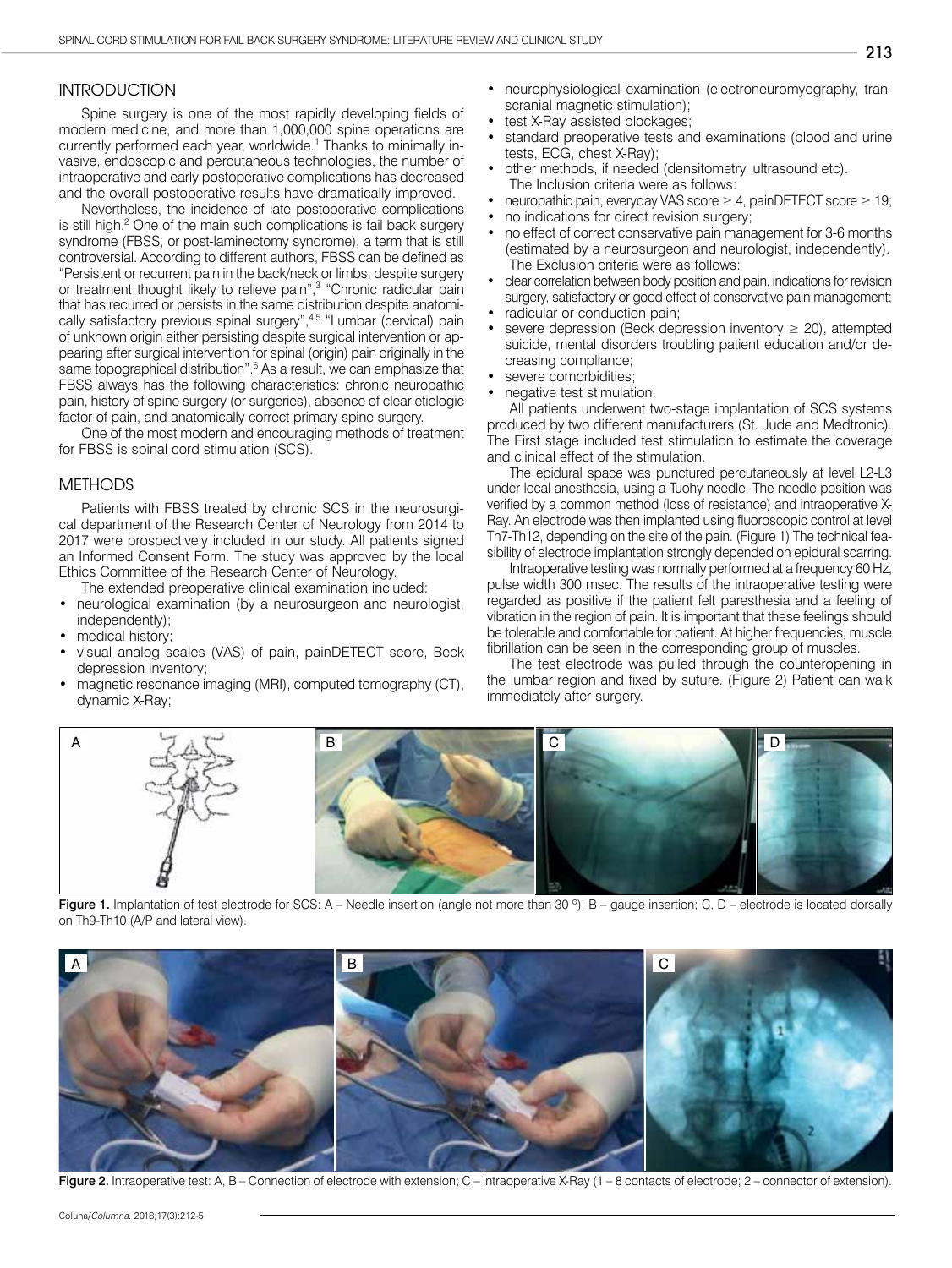During the test period (1-10 days) the results of pain relief were estimated using the pain scales and patient's questionnaire. Reprogramming can also be done if needed. (Figure 3) The main parameters of stimulation are level of perception and level of comfort.

If the test was effective, the second stage (generator implantation) was performed.

The site of electrode insertion was revised and the extension removed. The site of generator implantation ('pocket') was prepared, normally in the right gluteal region (if the patient was right-handed). The generator was connected to the electrode and intraoperative testing, as well as Z-Ray control, were performed. The wounds were closed. (Figure 4) Patient can walk immediately after surgery.

The aim of the postoperative period was to program different modes for stimulation (i.e., for sleeping, walking, the sitting position etc).



Figure 3. Test period: A – Test electrode and extension are connected to the patient's programmer; B – physician's programmer.



Figure 4. Implantation of permanent system for chronic SCS: A – Generator; B – "Pocket" for generator; C – connection of generator and electrode; D – connector; e – wound closure.

The level of comfort depended on the body position during the first two-to-three months postoperatively.

Results were estimated six months postoperatively by following parameters: visual analog scale (VAS) of daily average and maximum daily pain; painDETECT score; postoperative complications.

## **RESULTS**

Thirty-four patients met the inclusion criteria, were included in the study and operated via both stages of SCS system implantation. Five patients (12.8% from the primary selection) matched the inclusion criteria but were excluded because of negative test stimulation results.

Nineteen patients (55.8%) were male, 15 – female (44.2%); age varied from 29 to 82 years. The number of previous lumbar surgeries was: 1 (11.7%), 2 (32.3%), 3 (26.5%), 4 (17.6%), 5 (5.9%), 6 (3.0%) и 7 (3.0%). Twenty patients (58.8%) underwent fusion before SCS.

The mean hospitalization time was 12.9 days.

Six months postoperatively clear pain relief was demonstrated by all three studied parameters. (Table 1)

Complications were seen in nine patients (26.4%) and included: intraoperative dura injury (one patient, 2.9%), wound infection (one patient, 2.9%), and electrode displacement requiring surgical correction (seven patients, 20.5%). No cases of postoperative neurological deterioration were seen.

| <b>Parameter</b>           | <b>Preoperative</b><br>score | Postoperative<br>score (6 months) | Mean<br>improvement |
|----------------------------|------------------------------|-----------------------------------|---------------------|
| VAS: daily average<br>pain | $5-9(6.8)$                   | $0-7(3.1)$                        | 54.4%               |
| VAS: daily<br>maximum pain | $5-9(7.1)$                   | $0-7(3.5)$                        | 50.7%               |
| Pain detect                | 19-36 (27.2)                 | $3-20(11.6)$                      | 57.3%               |

Tabela 1. Preoperative and postoperative neuropathic pain syndrome.

## **DISCUSSION**

According to relevant clinical studies, fail back surgery syndrome (FBSS) is a common condition with prevalence ranging from 10% to 40%.<sup>7</sup> FBSS develops around 4.7 years after primary surgery.<sup>8</sup> FBSS significantly decreases quality of life, and leads to multiple revisions (rate of revisions  $-$  4%-19%),<sup>9</sup> chronic pain, depression, medical and social impairment, disability and the need for of medical treatment. Patients with FBSS permanently take antidepressants (38%), anticonvulsants (38%), and opioid analgesics (62%),<sup>10</sup> 86% of patients have to use more than four methods of conservative management simultaneously.11 As a result, FBSS is a serious medical and social problem.

Multiple studies have shown effectiveness of SCS for FBSS. To date, after SCS was invented by CN Shealy in 1967 more than 200,000 SCS systems have implanted worldwide, with more than 25,000 implanted each year.<sup>12,13</sup> FBSS is one of the most evidence-based indications for SCS.14 A prospective, randomized, multicenter, international, controlled study EVIDENCE trial of 132 patients with FBSS showed stable pain relief in leg or legs (more than 50% from baseline) 6-24 months postoperatively.<sup>15</sup> The multicenter, randomized PROCESS trial demonstrated pain relief of 50%-70% and a statistically significant reduction of drug intake.16 RB North et al. showed that in USA SCS for FBSS is 17-53% less expensive and more effective than reoperation.17 Retrospective studies (410 patients) also showed that 60% of patients had pain relief of more than 50%.18 Available data in the Russian literature confirm these results: SCS was effective in early and late periods with a more than 75% decrease in analgesic drug intake in a group of more than 100 patients operated at the Neurosurgical